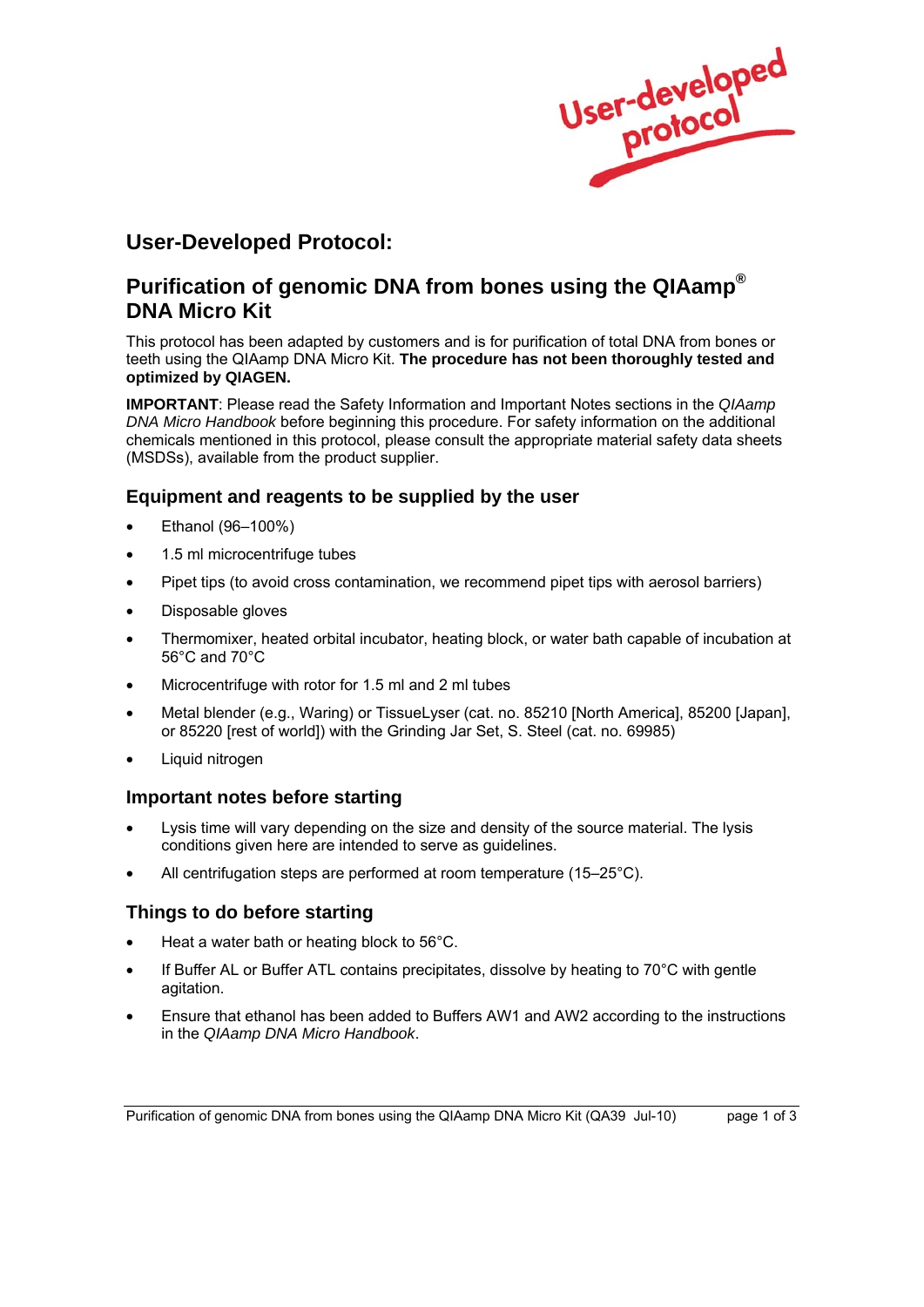

## **Procedure**

**1. Crush the bone into small fragments. Grind to a fine powder using a metal blender half-filled with liquid nitrogen. Alternatively, grind the bone to a fine powder using the TissueLyser and the Grinding Jar Set, S. Steel.** 

 When using the TissueLyser, transfer the bone sample and the ball into the grinding jar. Pour liquid nitrogen into the grinding jar over the ball and bone fragments. Allow the temperature to equilibrate (i.e., liquid nitrogen stops boiling). Decant the excess liquid nitrogen, close the grinding jar with the lid, and transfer it to the TissueLyser. Grind the bone at 30 Hz for 1 min or until the bone is pulverized (grinding times depend on type, condition, and size of bone).

- **2. Place** ≤**100 mg of powdered bone into a 1.5 ml microcentrifuge tube.**
- 3. Add 360 µl Buffer ATL, 20 µl QIAGEN Proteinase K, and 1 µl carrier RNA (1 µg/µl). **Incubate overnight at 56°C.**

After incubation, set the temperature to 70°C for the incubation in step 6.

- **4. Briefly centrifuge the tube to remove drops from the inside of the lid.**
- **5. Add 300 µl Buffer AL, close the lid, and mix by pulse-vortexing for 10 s.**

 To ensure efficient lysis, it is essential that the sample and Buffer AL are thoroughly mixed to yield a homogeneous solution.

 A white precipitate may form when Buffer AL is added to Buffer ATL. The precipitate does not interfere with the QIAamp procedure and will dissolve during incubation in step 6.

**6. Place the tube in the thermomixer or heated orbital incubator, and incubate at 70°C with shaking at 900 rpm for 10 min.** 

If using a heating block or water bath, vortex the tube for 10 s every 3 min to improve lysis.

- **7. Centrifuge the tube at full speed (20,000 x** *g***; 14,000 rpm) for 1 min.**
- **8. Carefully transfer the supernatant from step 7 to the QIAamp MinElute® column without wetting the rim.**
- **9. Close the lid, and centrifuge at 6000 x** *g* **(8000 rpm) for 1 min. Place the QIAamp MinElute column in a clean 2 ml collection tube, and discard the collection tube containing the flow-through.**

 If the lysate has not completely passed through the membrane after centrifugation, centrifuge again at a higher speed until the QIAamp MinElute column is empty.

**10. Carefully open the QIAamp MinElute column and add 600 µl Buffer AW1 without wetting the rim. Close the lid and centrifuge at 6000 x** *g* **(8000 rpm) for 1 min. Place the QIAamp MinElute column in a clean 2 ml collection tube, and discard the collection tube containing the flow-through.**